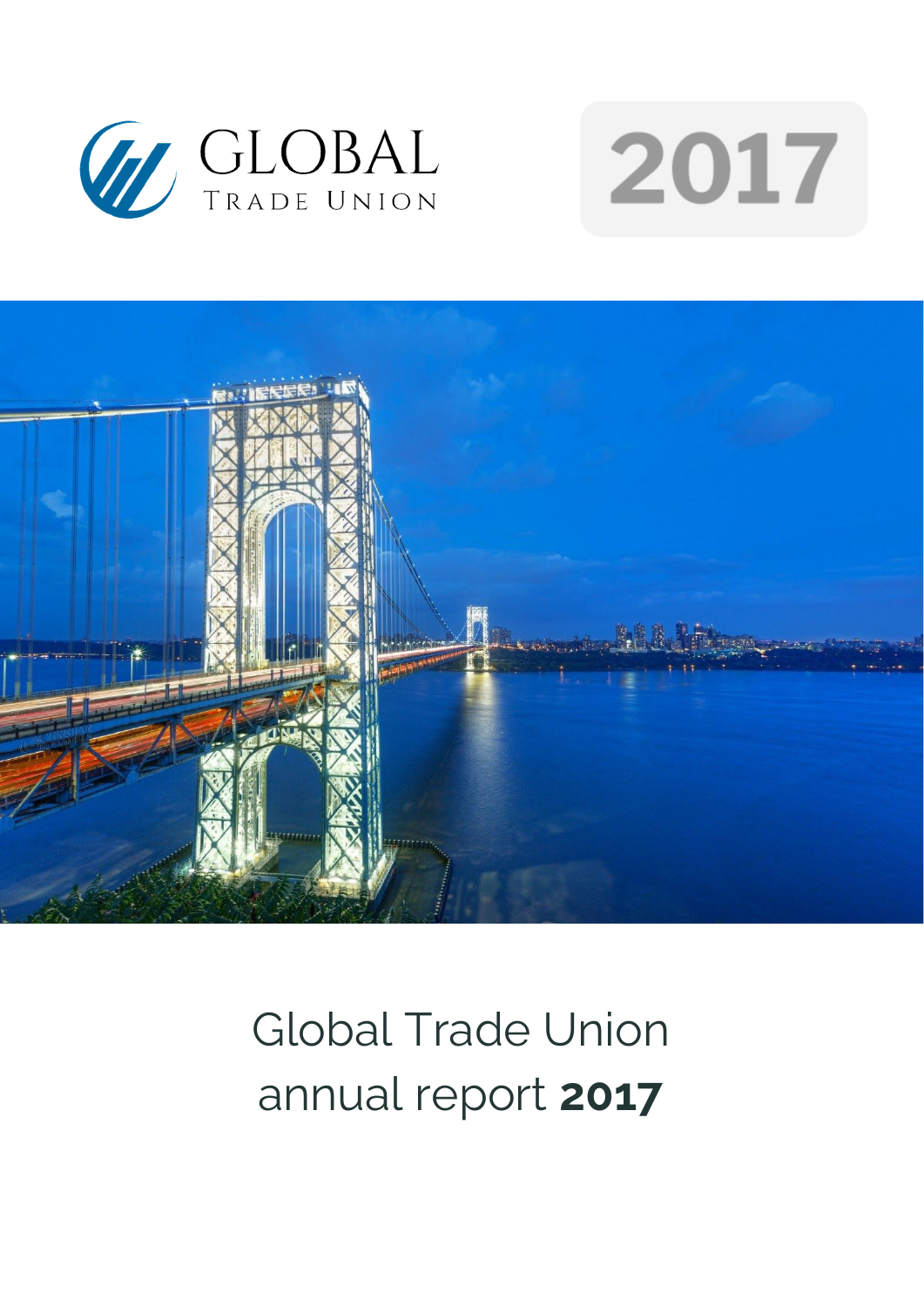### Chairwoman's Statement

The dedication of the whole Global Trade Union team drove steady growth of the investment efficiency and successful completion of the report period. Due to investors' confidence, bold plans, and the amazing dedication of our team, we became one of the best on the market. An incredible fusion of expertise, efficient operation model, and market factors allowed us to increase the return on investment and reach the goals we set in the report year.

The main points of growth in the report period:

- Analysis and identification of macroeconomic factors to determine fast-growing and potentially productive market sectors.
- Participation in IPOs of companies from the internet and technology sectors as the most potentially productive ones on the market.
- Keeping shares and trading activity in stocks of companies that already received investment.

On behalf of the company's President, I would like to thank the team for their successful work and investors—for their confidence in us. Together we will excel!

Michelle M. Simonson President 6 February 2018

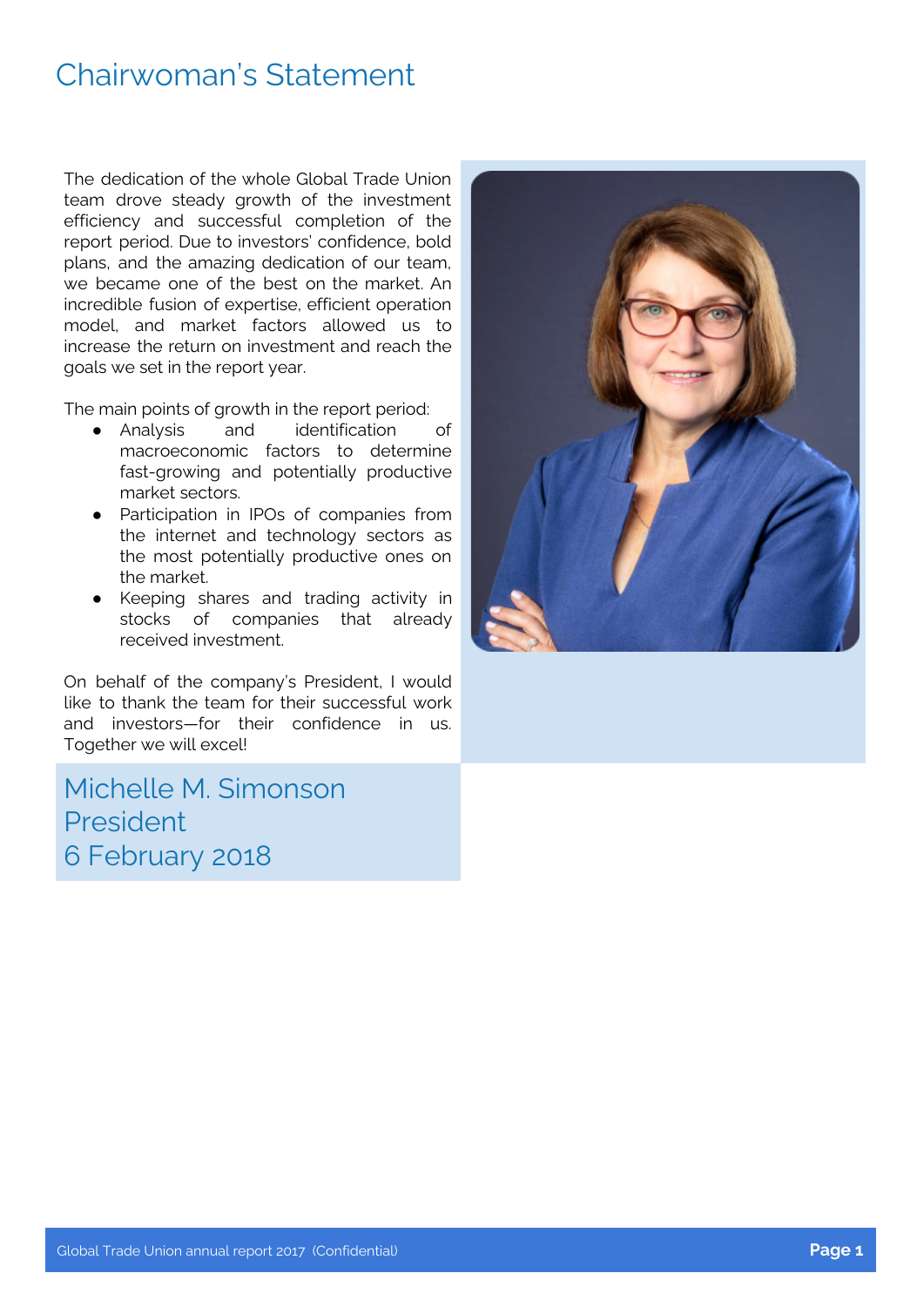# Strategic Report

The Strategic Report provides a review of the Company's business, the operating performance during the year to 31 December 2017 and its strategy going forward. It also considers the principal risks and uncertainties facing the Company.

#### Investment Objective and Policy

Global Trade Union objective is to follow a realisation strategy, which aims to crystallise value for shareholders, through balancing the timing of returning cash to shareholders with maximisation of value.

#### Strategy Implementation Risk

The Company is subject to the risk that implementation of its strategy and its level of performance fail to meet the expectations of its shareholders. The Board has undertaken a thorough review of the Company's investment strategy and policy and its structure, with the objective of maximising shareholder value. The Directors consider that clear alignment between executive incentives and shareholder value optimisation, with ongoing close oversight from the Non-Executive Board, is the optimal way to manage this.

#### Macroeconomic Risk

The performance of the Company's investment portfolio can be materially influenced by economic conditions. These may affect demand for products or services supplied by investee companies, foreign exchange rates, the price of commodities or other input costs, interest rates, debt and equity capital markets, and the number of active trade and financial buyers. All of these factors may have an impact on the Company's ability to realise a return from its investment portfolio and cannot be directly controlled by the Company. This risk has not materially changed in impact from the previous year, and the Board of Directors does not believe there will be a significant impact on the valuations or operations of its portfolio companies.

#### Valuation Risk

The valuation of investments in accordance with IFRS 13 and International Private Equity and Venture Capital Valuation ("IPEV") guidelines requires considerable judgement and is explained in the Notes. This risk has not materially changed in impact from the prior year.

#### Gearing Risk

Gearing is used across the Company's investment portfolio. One of the principal risks of gearing is that it can cause both gains and losses in the asset value of portfolio investments to be magnified. Another significant risk associated with gearing is the potentially severe impact on portfolio investments of any breaches of the lenders' banking covenants. Secondary risks relate to whether the cost of gearing is too high and whether the contracted terms of the gearing, including those relating to the terms of borrowings, are appropriate.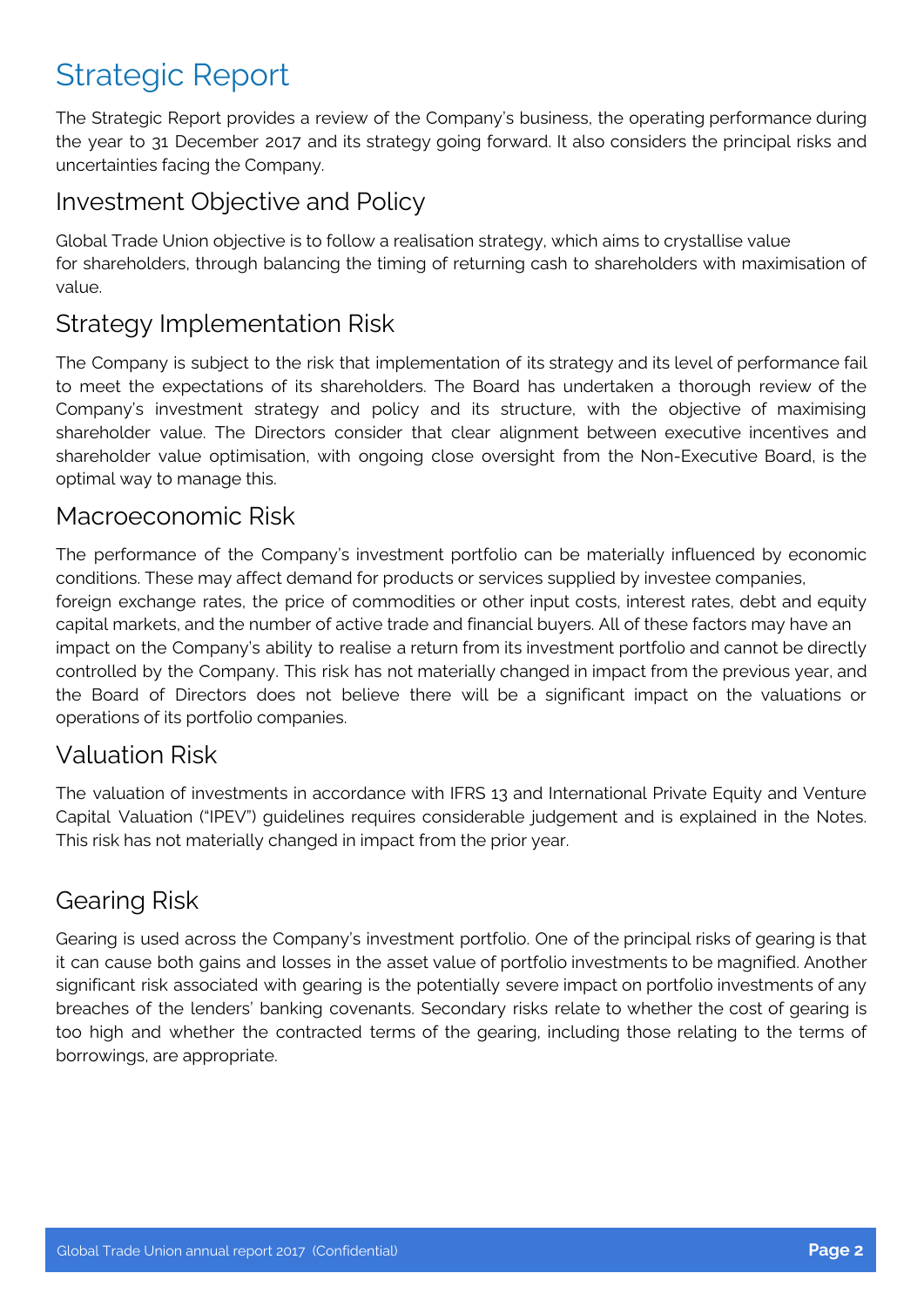### Performance report

During the 2017 reporting year, 8 investments were made in various companies conducting IPOs.

| <b>Ticker</b>                           | Company  | <b>IPO</b> date    | <b>Offering</b><br>price | Current<br>price | <b>Price</b><br>change | Share in<br>portfolio |
|-----------------------------------------|----------|--------------------|--------------------------|------------------|------------------------|-----------------------|
| Financial result for existing positions |          |                    | $+115.5%$                | 12.3%            |                        |                       |
| <b>CLXT</b>                             | Calyxt   | July 20            | \$8                      | \$22             | $+175.4%$              | 10.2%                 |
| <b>FNKO</b>                             | Funko    | November 2         | \$12                     | \$6.7            | $-44.6%$               | 4.8%                  |
| <b>RDFN</b>                             | Redfin   | July 28            | \$15                     | \$31.3           | +108.8%                | 17.6%                 |
| <b>APPN</b>                             | Appian   | May 25             | \$12                     | \$31.5           | $+162.3%$              | 15.5%                 |
| <b>VERI</b>                             | Veritone | May 15             | \$18.5                   | \$23.2           | $+25.4%$               | 6.8%                  |
| <b>AYX</b>                              | Alteryx  | March 24           | \$14                     | \$25.3           | $+80.5%$               | 12.4%                 |
| <b>SNAP</b>                             | Snap     | March <sub>2</sub> | \$17                     | \$14.6           | $-14.1%$               | 7.1%                  |
| <b>ROKU</b>                             | Roku     | September<br>28    | \$14                     | \$51.8           | +269.9%                | 13.3%                 |
| <b>Financial result</b>                 |          |                    |                          | +120.9%          | 100%                   |                       |

### Calyxt (CLXT)

### **+175.4%**

Calyxt, Inc. is a technology company, which engages in delivering plant-based solutions. Its products include high oleic soybean oil, high fiber wheat, high oleic soybean meal, and low lignin alfalfa. The company was founded by Daniel F. Voytas and André Choulika on January 8, 2010 and is headquartered in Roseville, MN.

Calyxt focuses on combining gene-editing technology and technical expertise with its commercial strategy to deliver healthier food ingredients.

| <b>IPO</b> date      | <b>July 20</b> |
|----------------------|----------------|
| Offering price       | \$8            |
| <b>Current price</b> | \$22           |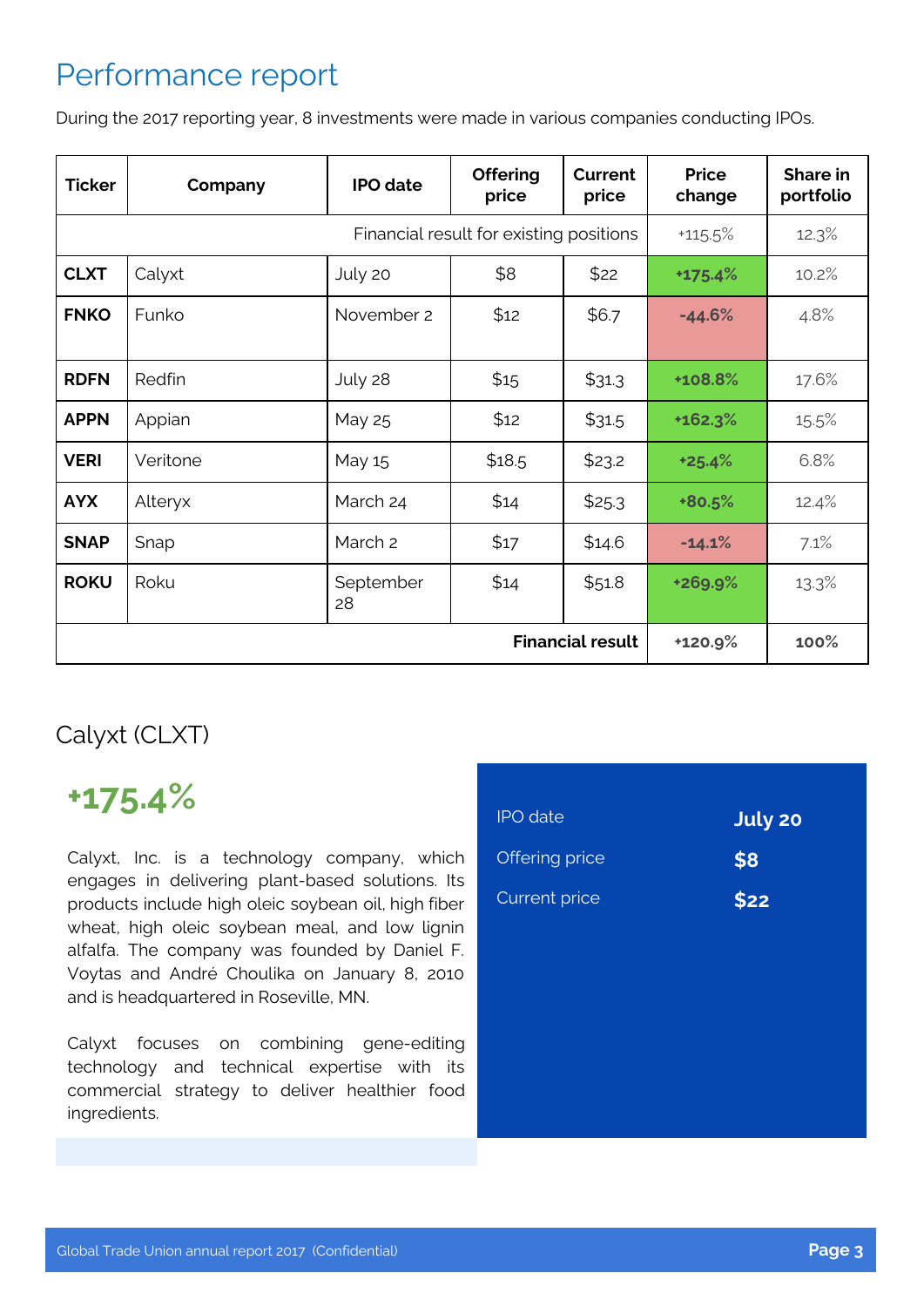#### Funko (FNKO)

# **-44.6%**

Funko is an American company that manufactures licensed pop culture collectibles, best known for its licensed vinyl figurines and bobbleheads. In addition, the company produces licensed plush, action figures, and electronic items such as USB drives, lamps, and headphones.

Founded in 1998 by Mike and Claudia Becker, Funko was originally conceived as a small project to create various low-tech, nostalgia-themed toys. The company's first manufactured bobblehead was of the well-known restaurant advertising icon, the Big Boy mascot.

| <b>IPO</b> date       | <b>November 2</b> |
|-----------------------|-------------------|
| <b>Offering price</b> | \$12              |
| <b>Current price</b>  | \$6.7             |
|                       |                   |
|                       |                   |
|                       |                   |
|                       |                   |
|                       |                   |
|                       |                   |
|                       |                   |

#### Redfin (RDFN)

### **+108.8%**

Redfin, a discount real estate brokerage, was founded in 2004 by David Eraker, Michael Dougherty, and David Selinger. David Eraker, who had dropped out of the University of Washington's medical school for a career in software design, was inspired by his own real estate misadventures and founded Redfin with hopes of upending the traditional brokerage model. Unlike the other major real estate web portals (Zillow, Trulia and Realtor.com), which get the majority of their earnings from advertising and lead generation, Redfin operates as a discount brokerage and makes money when users buy or sell homes with its real estate agents.

| <b>IPO</b> date       | July 28 |
|-----------------------|---------|
| <b>Offering price</b> | \$15    |
| <b>Current price</b>  | \$31.3  |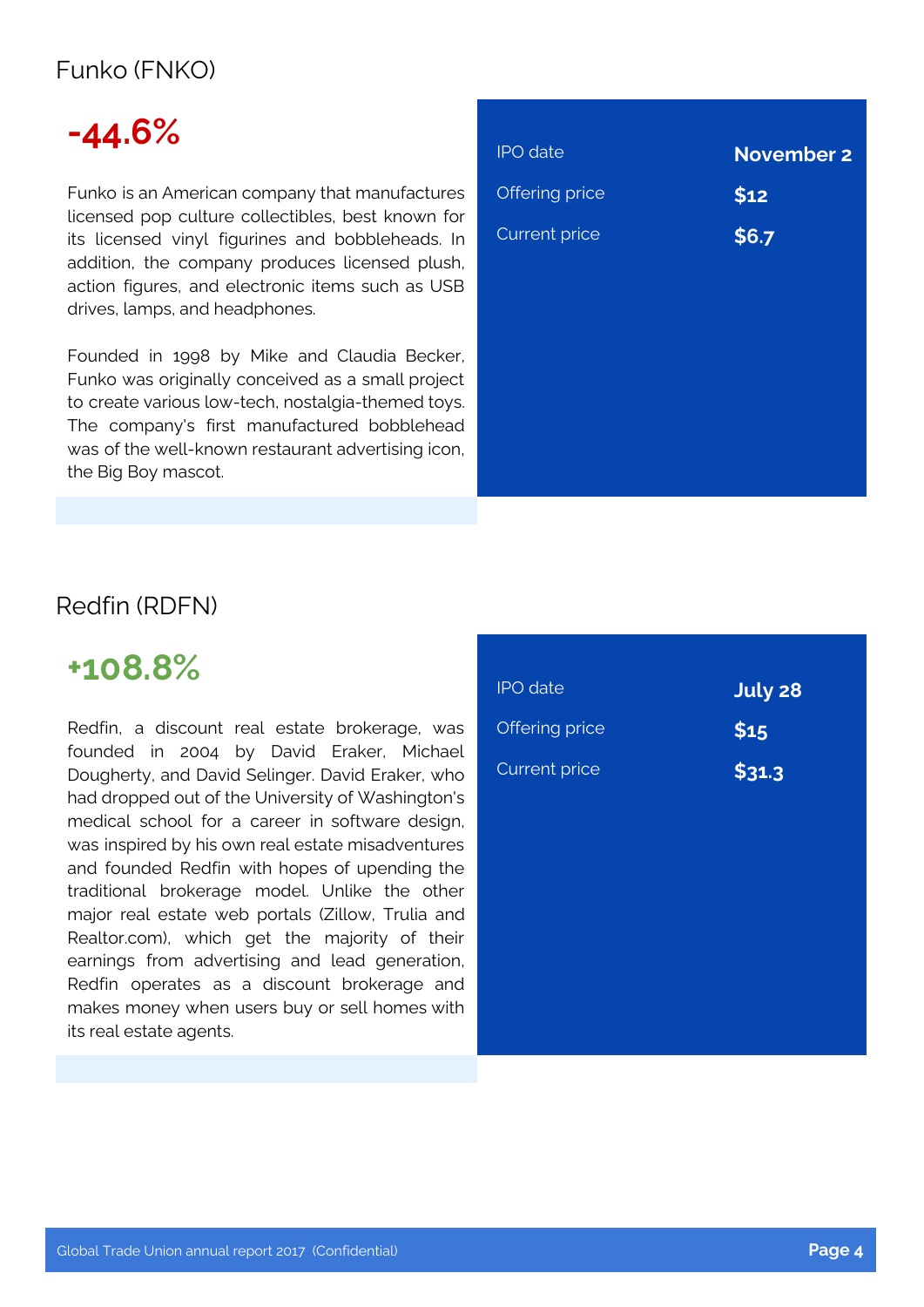#### Appian (APPN)

# **+162.3%**

Appian Corporation is a cloud computing company currently headquartered in Mclean, Virginia, part of the Dulles Technology Corridor.

The company sells a Platform as a Service for building enterprise software applications. It is focused on low-code development, business process management, and case management markets. Its low-code automation platform enables businesses to create apps using little or no code.

| <b>IPO</b> date      | <b>May 25</b> |
|----------------------|---------------|
| Offering price       | \$12          |
| <b>Current price</b> | \$31.5        |
|                      |               |
|                      |               |
|                      |               |
|                      |               |
|                      |               |

#### Veritone (VERI)

**+25.4%**

Veritone Inc. is an artificial intelligence tech company based in Costa Mesa, California, founded in 2014. Veritone's aiWARE technology and solutions are licensed and utilized by such industries as global media conglomerates, professional sports teams, federal government agencies, energy utilities, and state and local police departments. Veritone services more than 1,500 customers around the world.

| <b>IPO</b> date      | <b>May 15</b> |
|----------------------|---------------|
| Offering price       | \$18.5        |
| <b>Current price</b> | \$23.2        |
|                      |               |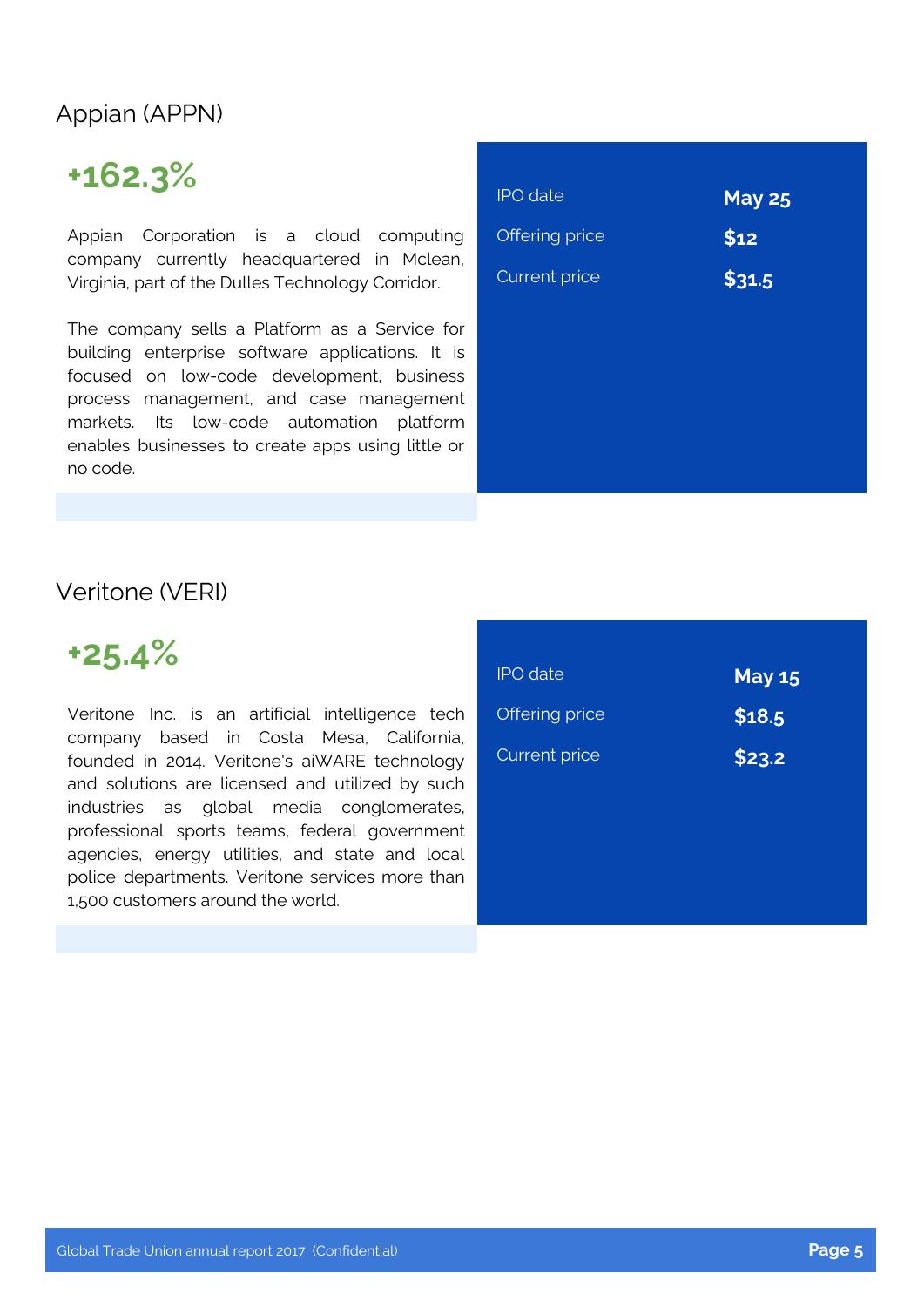### Alteryx (AYX)

# **+80.5%**

Alteryx is an American computer software company based in Irvine, California, with a development center in Broomfield, Colorado. The company's products are used for data science and analytics. The software is designed to make advanced analytics accessible to any data worker.

SRC LLC, the predecessor to Alteryx, was founded in 1997 by Dean Stoecker, Olivia Duane Adams and Ned Harding.

| <b>IPO</b> date      | <b>March 24</b> |
|----------------------|-----------------|
| Offering price       | \$14            |
| <b>Current price</b> | \$25.3          |
|                      |                 |
|                      |                 |
|                      |                 |
|                      |                 |

#### Snap (SNAP)

### **-14.1%**

Snap is an American company developed multimedia messaging app Snapchat. Snapchat was created by Evan Spiegel, Bobby Murphy, and Reggie Brown, former students at Stanford University. It has become known for representing a new, mobile-first direction for social media, and places significant emphasis on users interacting with virtual stickers and augmented reality objects.

| <b>IPO</b> date      | <b>March 2</b> |
|----------------------|----------------|
| Offering price       | \$17           |
| <b>Current price</b> | \$14.6         |
|                      |                |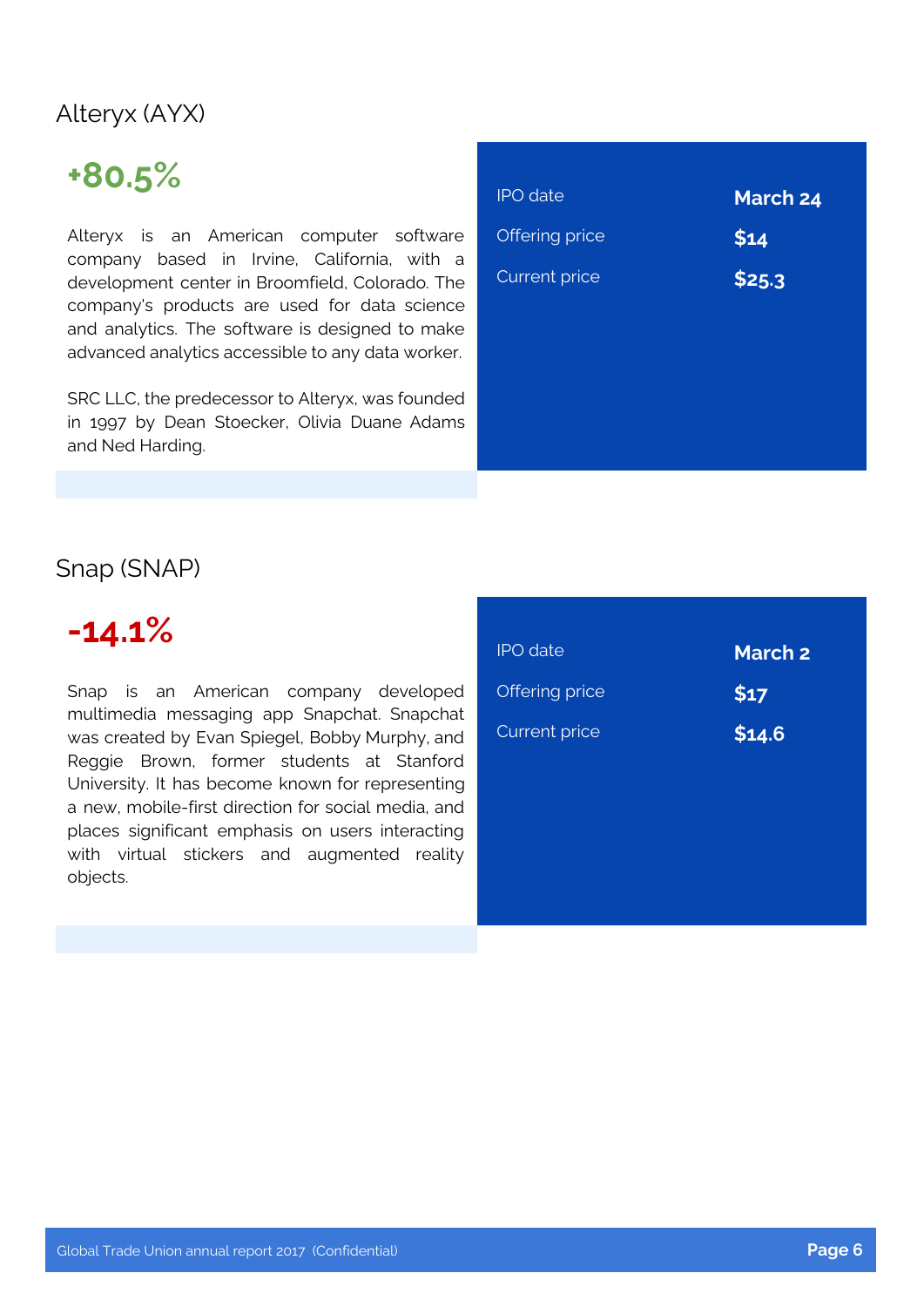#### Roku (ROKU)

# **+269.9%**

Roku is an American publicly traded company based in San Jose, California, that manufactures a variety of digital media players for video streaming. Roku has an advertising business and also licenses its hardware and software to other companies.

Roku was founded in October 2002 as a limited liability company (LLC), by ReplayTV founder Anthony Wood. Roku (六) means "six" in the Japanese language, to represent the fact that Roku is the sixth company Wood started.

| <b>IPO</b> date      | <b>September 28</b> |
|----------------------|---------------------|
| Offering price       | \$14                |
| <b>Current price</b> | \$51.8              |
|                      |                     |
|                      |                     |
|                      |                     |
|                      |                     |
|                      |                     |